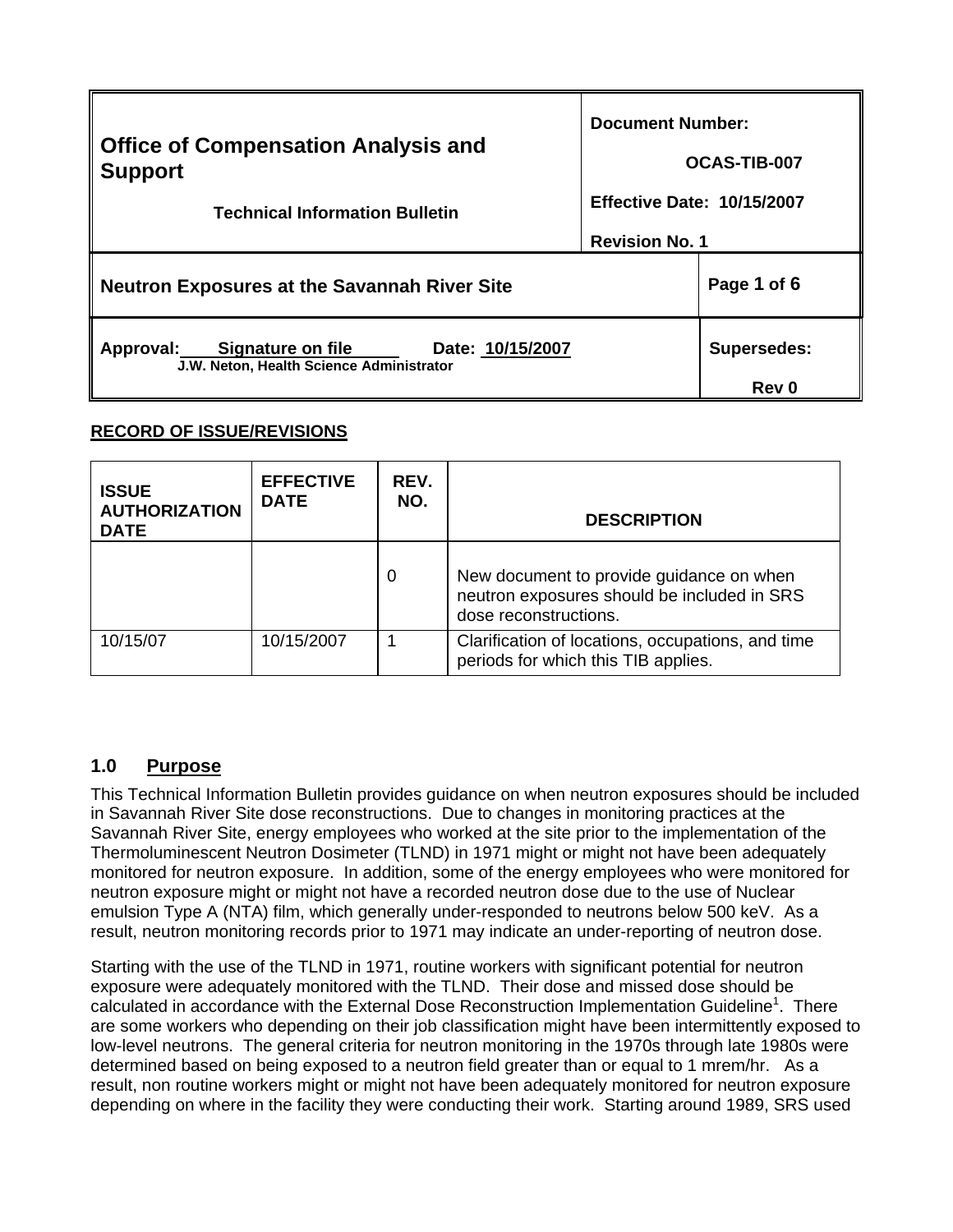| <b>Effective Date:</b><br>10/15/2007 | Revision No. | ∥ Procedure No.<br><b>OCAS-TIB-007</b> | $\parallel$ Page 2 of 6 |
|--------------------------------------|--------------|----------------------------------------|-------------------------|
|--------------------------------------|--------------|----------------------------------------|-------------------------|

the DOE criteria of the potential for 100 mrem/year as the basis for who was monitored for neutron exposure.

In the following sections, this bulletin provides general guidance on when neutron exposures should be considered in SRS Dose Reconstructions

# **2.0 Potential for Neutron Exposure prior to 1971**

# **2.1 Work area is known**

When exposure or work history records are sufficient to indicate that an energy employee worked in any of the following areas, neutron dose should be included in the dose reconstruction. These areas have been identified in Section 5.0 of the SRS Technical Basis Document<sup>2</sup> and are based on information in Brackenbush et al<sup>3</sup> and other site documentation.<sup>4,5,6</sup>

# *A Area (300 & 700 Areas)*

- Calibration Facility (736A)
- Savannah River Laboratory (773A)

*Reactor - 100 Area (C,K,L,P,R - Reactors)* 

• Only certain occupations involved neutron exposure, see section 2.2 for further guidance.

*Separations - 200 Area (H and F Canyons)* 

- HB and FB Lines (221F, 221H)
- Plutonium Fuel Facility (235F)
- Production Control Laboratory (772F)

### *Fuel Fabrication – 300 Area*

• Fuel Fabrication Facility (321M) – Only during certain time periods, see section 2.2 for further guidance.

# **2.2 Work area is unknown or not clear**

When the work area is not known or is not clear, a Health Physicist should use the criteria outlined below to determine whether neutron exposures should be included. There is no single definitive source document that can be used to determine whether an energy employee was exposed to neutrons; however, from a weight of evidence investigation, a Health Physicist should be able to determine the neutron exposure potential. The Health Physicist should keep in mind the claimant favorable approach to dose reconstruction under EEOICPA and when there is equal evidence of potential exposure, the approach should be to include the neutron exposure. Listed below is some general guidance that can be used to assist in determining whether an individual was potentially exposed to neutrons.

### *2.2.1 General indications of potential neutron exposure*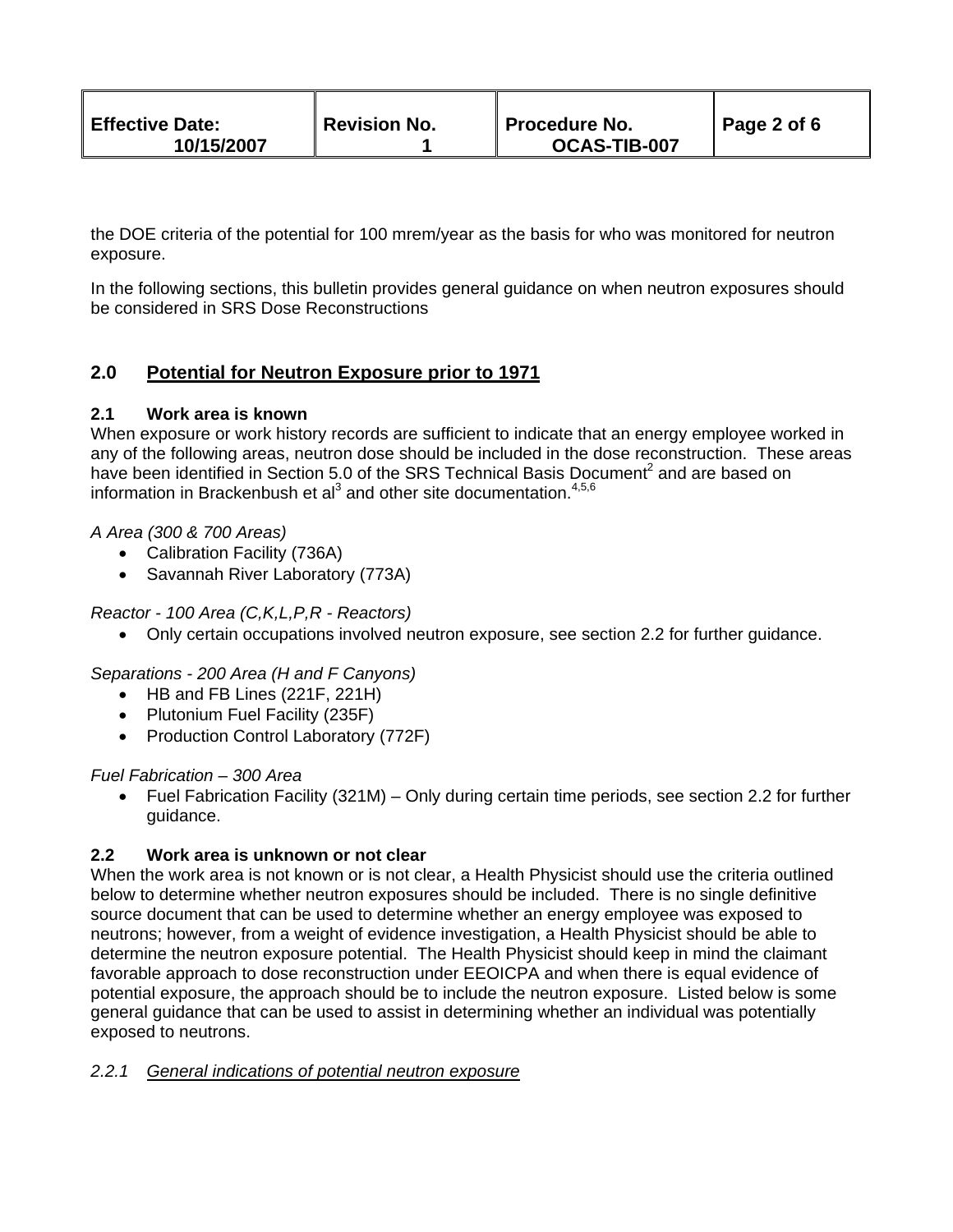| <b>Effective Date:</b><br>10/15/2007 | <b>Revision No.</b> | ∥ Procedure No.<br>OCAS-TIB-007 | Page 3 of 6 |
|--------------------------------------|---------------------|---------------------------------|-------------|
|--------------------------------------|---------------------|---------------------------------|-------------|

- 1. If an energy employee was monitored for neutron exposure in 1971 or later, and he or she did not change jobs or work area, the energy employee should be considered to have been exposed to neutrons prior to 1971. The monitoring for neutrons increased dramatically after the implementation of the TLND in 1971, thus contemporary monitoring is a good indicator of potential for neutron exposure.
- 2. External dosimetry records indicate the 17 keV calibration curve was used for interpretation of the shallow dose. This is an indication of exposure to plutonium and therefore neutrons.
- 3. Neutron exposure indicated in external dosimetry records between 1958-1962 (codes 32 and 33 in the external dosimetry report). This neutron dose might or might not have been separated in the HPAREH summary sheet. In addition, the dosimetry cards prior to 1958 also contained an area for fast neutrons (NF) and slow neutrons (NS) to be recorded. A close investigation of the dosimetry records should be conducted to evaluate the potential for neutron exposure.

### *2.2.2 Area-specific indications of potential neutron exposure*

#### *A Area (700 Area)*

Indications, either through the Computer Assisted Telephone Interview (CATI), bioassay records, or other information (i.e. incident reports), that the energy employee worked with or had an exposure potential to californium or curium. An indication of work with either of these isotopes identifies individuals who have a potential for exposure to neutrons.

### *Reactor - 100 Area (C,K,L,P,R - Reactors)*

Neutron exposures should only be considered for energy employees who might have been involved in maintenance activities in the crane wash areas of the reactors. These occupations would include maintenance crafts such as mechanics, pipefitters, electricians, carpenters, and sheetmetal workers. Note, this list is not all inclusive and is provided as an example of maintenance crafts. There is also a potential for neutron exposure for individuals responsible for radiation monitoring in the workplace. These occupations include radiological control technicians, electronics and instrumentation technicians, health physicist, and reactor operators. Monitoring for neutron exposure in 1971 or later is again a strong indicator that the energy employee performed work in the crane wash area and was potentially exposed to neutrons.

During the loading of Pu-Al targets during certain campaigns, there are other workers in the reactor areas who might have been exposed to neutrons. According to site personnel, during these operations, the individuals involved would have been monitored for neutron exposure. As a result, monitoring for neutrons in 1971 or later in the reactor areas is an indicator that an energy employee performed this type of work.

#### *Separations - 200 Area (H and F Canyons)*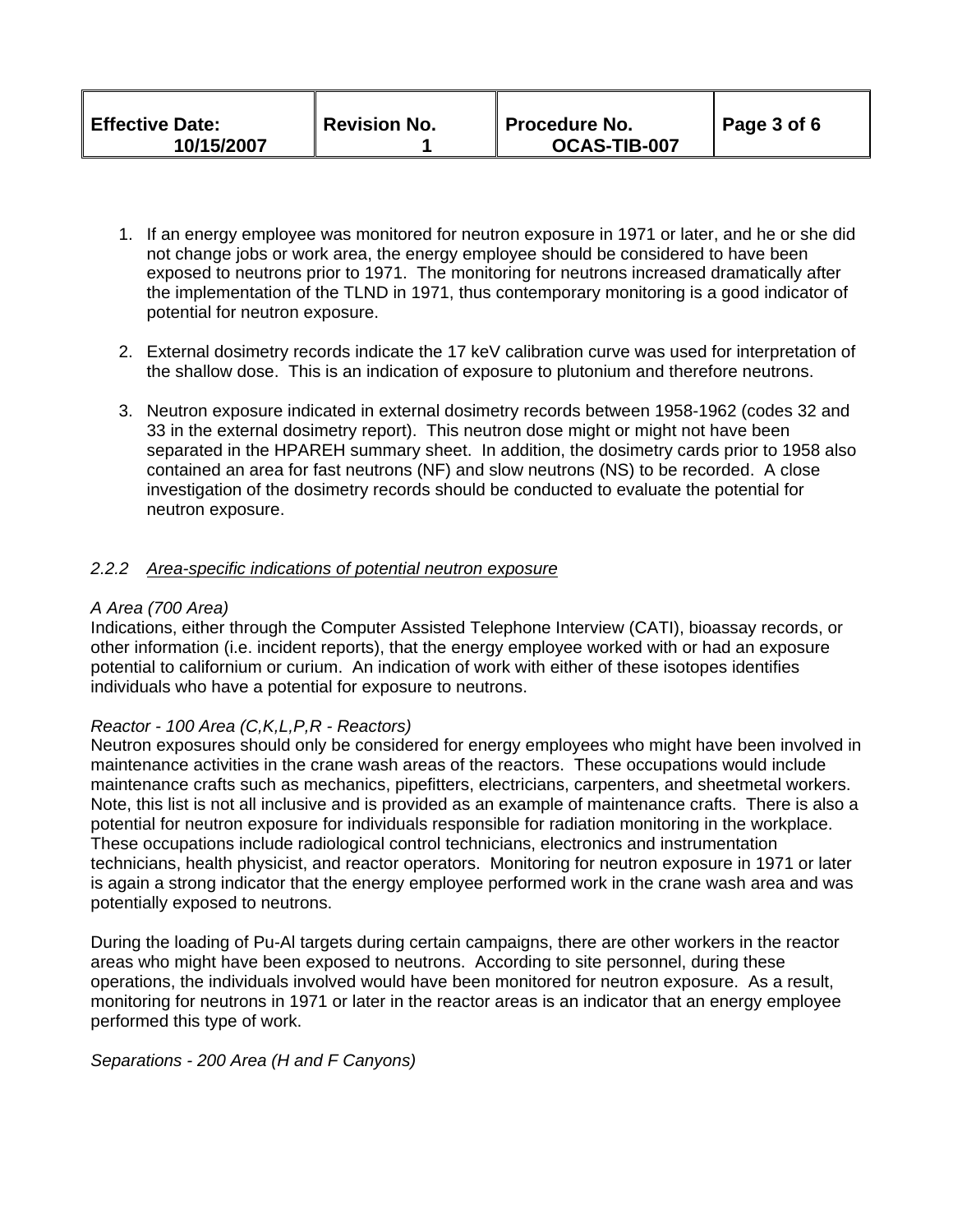| <b>Effective Date:</b><br>10/15/2007 | <sup><i>II</i></sup> Revision No. | Procedure No.<br>OCAS-TIB-007 | Page 4 of 6 |
|--------------------------------------|-----------------------------------|-------------------------------|-------------|
|--------------------------------------|-----------------------------------|-------------------------------|-------------|

Routine (i.e. more frequent than annual) plutonium (Pu) bioassay monitoring, and a relatively high shallow dose to deep dose ratio (> 2.0), and relatively little enriched uranium (EU) bioassay indicate the energy employee worked on either the FB or HB lines.

The high shallow to deep dose ratio is not always a clear indicator of neutron exposure in the 200 area. For example if there are numerous enriched uranium bioassay measurements in the 200 area, the energy employee most likely worked on the A lines and would have received little to no neutron exposure. The high shallow dose is the result of beta exposure from uranium daughter products.

Because certain occupations (crafts/trades) might have worked in both the A and B line areas of the 221-F facilities, a claimant favorable weight of the evidence approach should be used to evaluate the potential for exposure to neutrons. Clearly indications of work in the A-line or tank farm areas demonstrate a lack of potential neutron exposure and should not be included. For energy employees who worked in multiple areas, some modification to the neutron exposure distributions provided in the SRS Technical Basis Documents<sup>2</sup> might be necessary.

#### *Fuel Fabrication – 300 Area*

Bioassay monitoring for plutonium in 300 area. Generally this area was a uranium fuel fabrication area. There were certain campaigns (time periods), however, in which plutonium-aluminum (Pu-Al) targets were manufactured in the 321-M facility<sup>4</sup>. These Pu-AI targets emitted neutrons. Generally, there will also be indications that the 17 keV calibration curve was used to interpret the shallow dose. The use of this calibration curve is an indicator of potential neutron exposure. Research to date indicates that the first fabrication was conducted in 1959 (Overbeck et al., 1965), however the transplutonium program (campaigns) began in earnest in 1963 and continued until reactor operations ceased in 1992. (Harbour et al., 2000) Note this time period covers the production of californium and curium which was the purpose of the Pu-Al targets. The campaigns of these fuel elements would have been intermittent during this time period.

# **3.0 Potential for Neutron Exposure (1971-present)**

Routine workers were adequately monitored for neutron exposures starting in 1971 and later. There is a potential for unmonitored neutron dose for non-routine (intermittent) workers who occasionally visited neutron exposure areas. The criteria for monitoring were based on entry into a neutron exposure field greater than or equal to 1 mrem/hr. Since all routine workers in facilities with this level of a field were monitored, the non-routine (intermittent) workers are expected to have received a neutron dose that was significantly less. Starting around 1989, SRS adopted the DOE criteria of monitoring workers who had a potential of exceeding 100 mrem/yr. As a result the neutron dose for unmonitored workers from 1989 to present is considered to be significantly less than 100 mrem/yr.

### **3.1 Non-Routine Workers (1971-1989)**

For non-routine workers with photon monitoring, but no neutron monitoring, a careful evaluation of their work location, job description (classification), CATI, and photon exposure history should be conducted to determine whether neutron dose should be included in the dose reconstruction.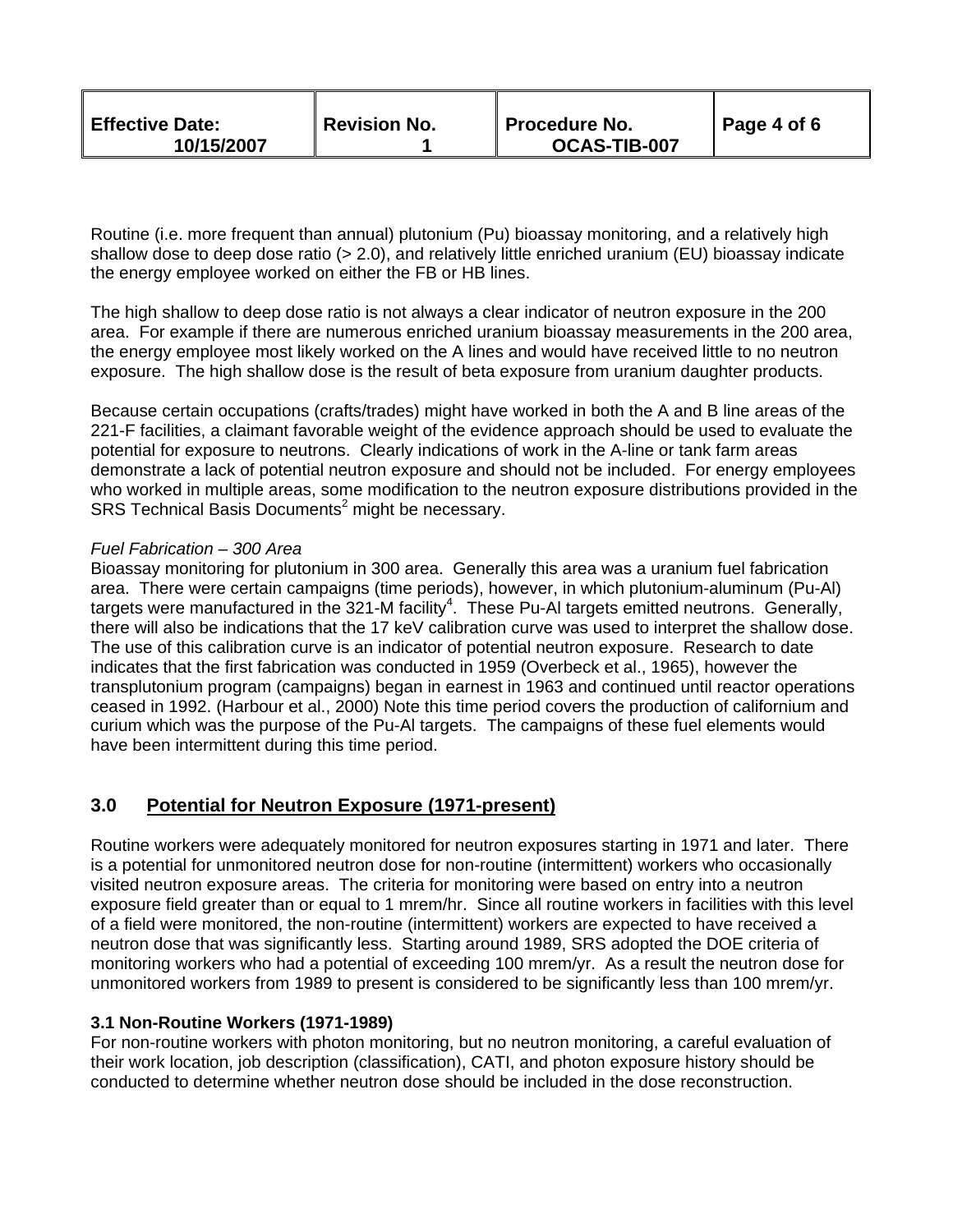| <b>Effective Date:</b><br>Revision No.<br><b>Procedure No.</b><br>10/15/2007<br>OCAS-TIB-007 | Page 5 of 6 |
|----------------------------------------------------------------------------------------------|-------------|
|----------------------------------------------------------------------------------------------|-------------|

The following criteria should be met in determining whether neutron dose should be added.

- 1. Work Location If the work location is any of the areas noted in section 2.1, then neutron exposures should be considered providing the other criteria are met.
- 2. Job Description (Classification) or CATI If either the job description or the CATI indicates a type of work that could result in only intermittent exposure to neutrons in an area listed in section 2.1, then neutron exposure should be considered. An example of a job type that might result in intermittent neutron exposure would be a quality control/production inspector or inventory/accountability clerk.
- 3. Positive Photon Exposure The energy employee has a measured photon dose (not missed dose).

When an energy employee has been evaluated as exposed to neutrons but not monitored, the neutron/photon ratios discussed in the SRS Technical Basis Document<sup>2</sup> should be applied. While these estimates will tend to overestimate the neutron dose, especially considering the ratios were developed based on routine workers, they are considered reasonable but claimant favorable.

# **4.0 Clarification on use of neutron to photon ratio**

The neutron to photon ratio should only be applied in cases where the neutron monitoring is considered inadequate based on characteristics of measured neutron spectrum. There are some locations at SRS where the neutron monitoring was adequate and workers received a measured dose. When the measured dose is greater than the estimated dose using the neutron to photon ratio, the measured dose should be applied. For 1971 and later, the uncertainty in this measured neutron dose should be estimated using information in the SRS Technical Basis Document<sup>2</sup> in conjunction with the External Dose Reconstruction Implementation Guideline.<sup>1</sup>